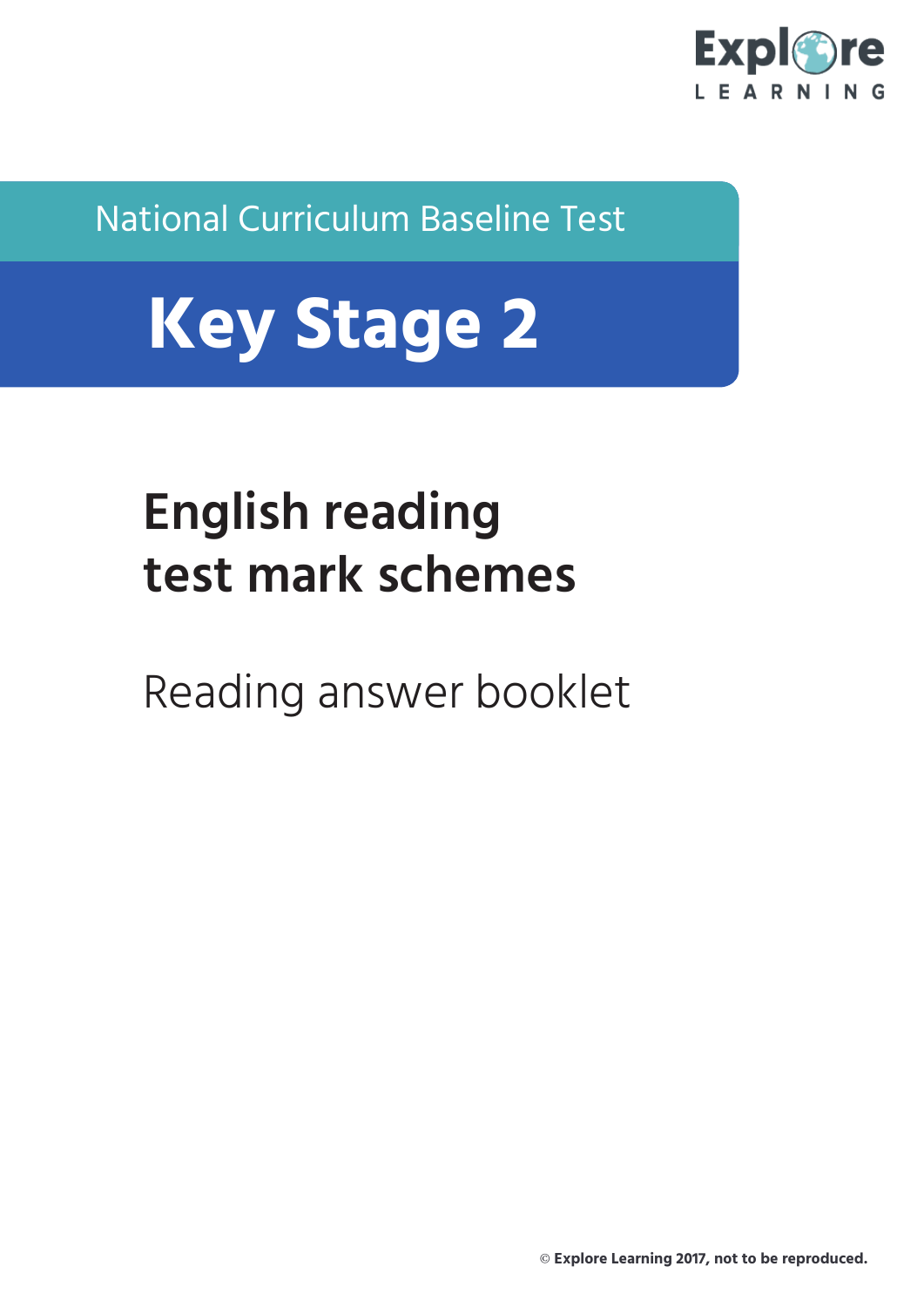# **Mark schemes for the English reading test**

## **Section 1: The Discovery**





| Look at the paragraph beginning: The research boat slowly | 1 <sub>m</sub> |
|-----------------------------------------------------------|----------------|
| Find and copy one word meaning distressed.                |                |
| <b>Award 1 mark for:</b><br>agitated.                     |                |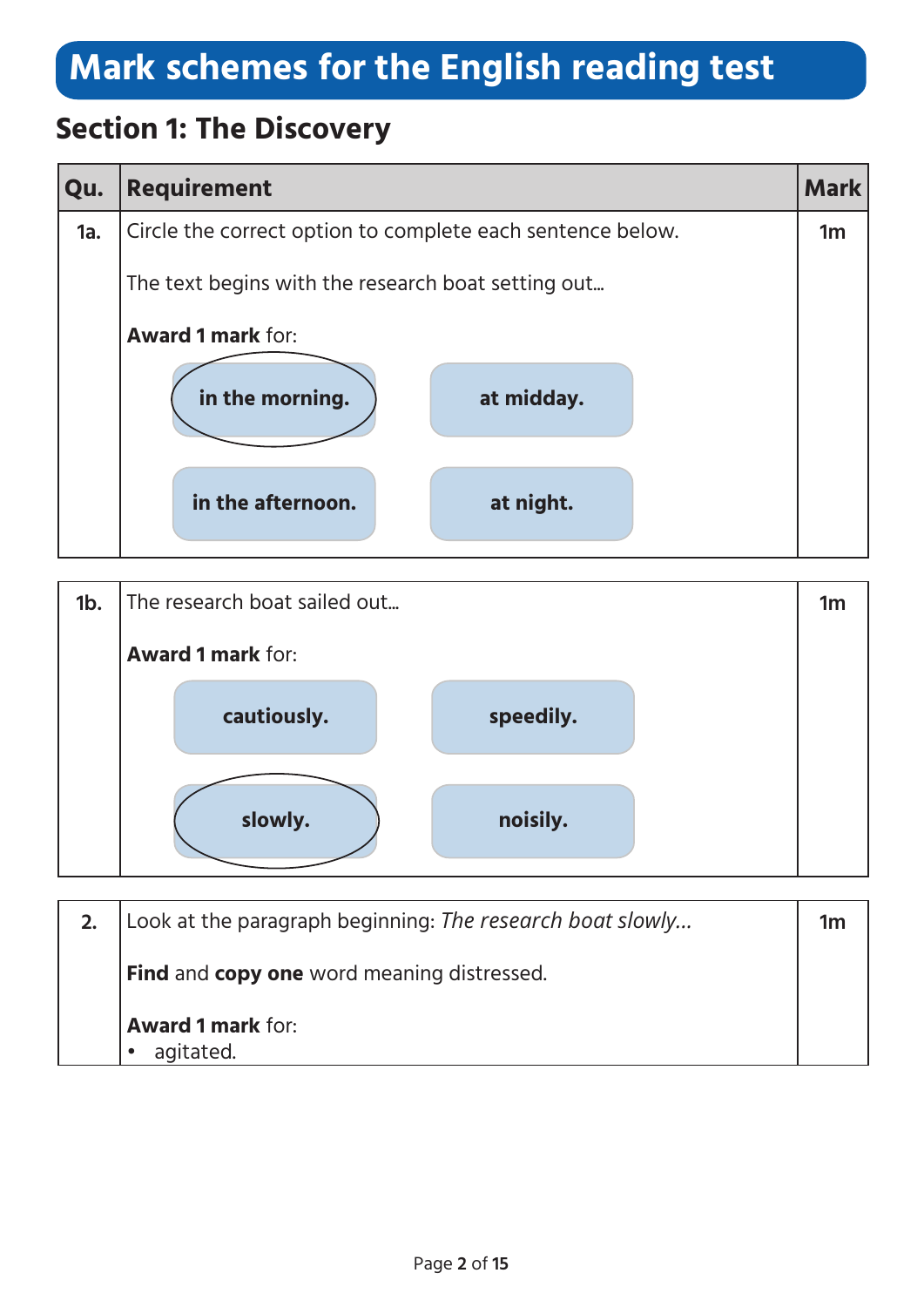| Qu. | <b>Requirement</b>       |                                                                | <b>Mark</b>    |
|-----|--------------------------|----------------------------------------------------------------|----------------|
| 3.  | weight.                  | She stumbled backwards briefly as she became accustomed to the | 1 <sub>m</sub> |
|     | accustomed?              | Which word most closely matches the meaning of the word        |                |
|     | <b>Award 1 mark for:</b> |                                                                |                |
|     | tailored                 |                                                                |                |
|     | agreed                   |                                                                |                |
|     | adapted                  |                                                                |                |
|     | toughened                |                                                                |                |

| 4. | Look at page 4.                                                                                                                                                                                                                                                                                                                                                                                                                           | 1 <sub>m</sub> |
|----|-------------------------------------------------------------------------------------------------------------------------------------------------------------------------------------------------------------------------------------------------------------------------------------------------------------------------------------------------------------------------------------------------------------------------------------------|----------------|
|    | How can you tell that this was not the first day of the research mission?                                                                                                                                                                                                                                                                                                                                                                 |                |
|    | <b>Award 1 mark</b> for answers referring to any of the following:<br>Recognition that the research boat had made the same journey for a<br>month.<br>2. Recognition that Aaron and Liana were becoming agitated that they<br>had not been able to find the species of fish<br>3. Recognition that the mission was to come to an end in a few days.<br>Also accept reference to Aaron and Liana being familiar with all the<br>equipment. |                |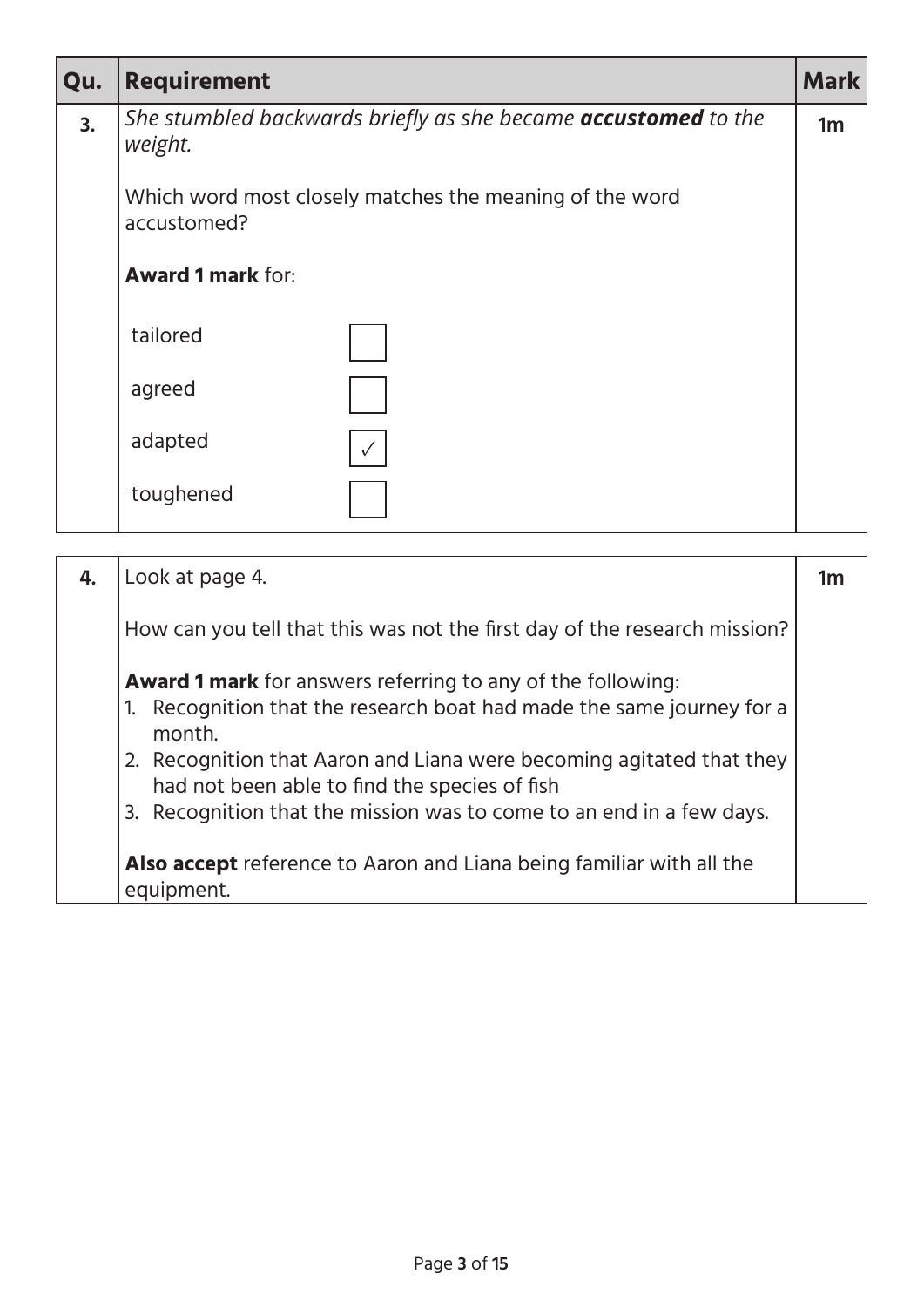| Qu. | <b>Requirement</b>                                                                                                                     | Mark |
|-----|----------------------------------------------------------------------------------------------------------------------------------------|------|
| 5.  | Look at the paragraph beginning: Just as they were about to give up<br>hope                                                            |      |
|     | <b>Find and copy one</b> word that suggests that Liana was disappointed<br>that she thought she had missed her chance to see the fish. |      |
|     | <b>Award 1 mark for:</b><br>crestfallen.                                                                                               |      |

| 6. | looked out once more into the crystal, blue water                                                 | Up to |
|----|---------------------------------------------------------------------------------------------------|-------|
|    | Give <b>two</b> impressions this gives you of the water.                                          |       |
|    | <b>Award 1 mark</b> for reference to any of the following, up to a maximum<br>of 2 marks:<br>cool |       |
|    | 2. clear/transparent                                                                              |       |
|    | 3. still                                                                                          |       |
|    | 4. smooth                                                                                         |       |
|    | beautiful<br>5.                                                                                   |       |

| 7. | Write down <b>three</b> pieces of equipment that all research divers must<br>have.        | Up to |
|----|-------------------------------------------------------------------------------------------|-------|
|    | <b>Award 1 mark</b> for reference to any of the following, up to a maximum<br>of 2 marks: |       |
|    | wetsuit                                                                                   |       |
|    | flippers<br>2.                                                                            |       |
|    | oxygen cylinder pack<br>3.                                                                |       |
|    | diving computer<br>4.                                                                     |       |
|    | waterproof notebook<br>5.                                                                 |       |
|    | 6.<br>camera                                                                              |       |
|    | goggles                                                                                   |       |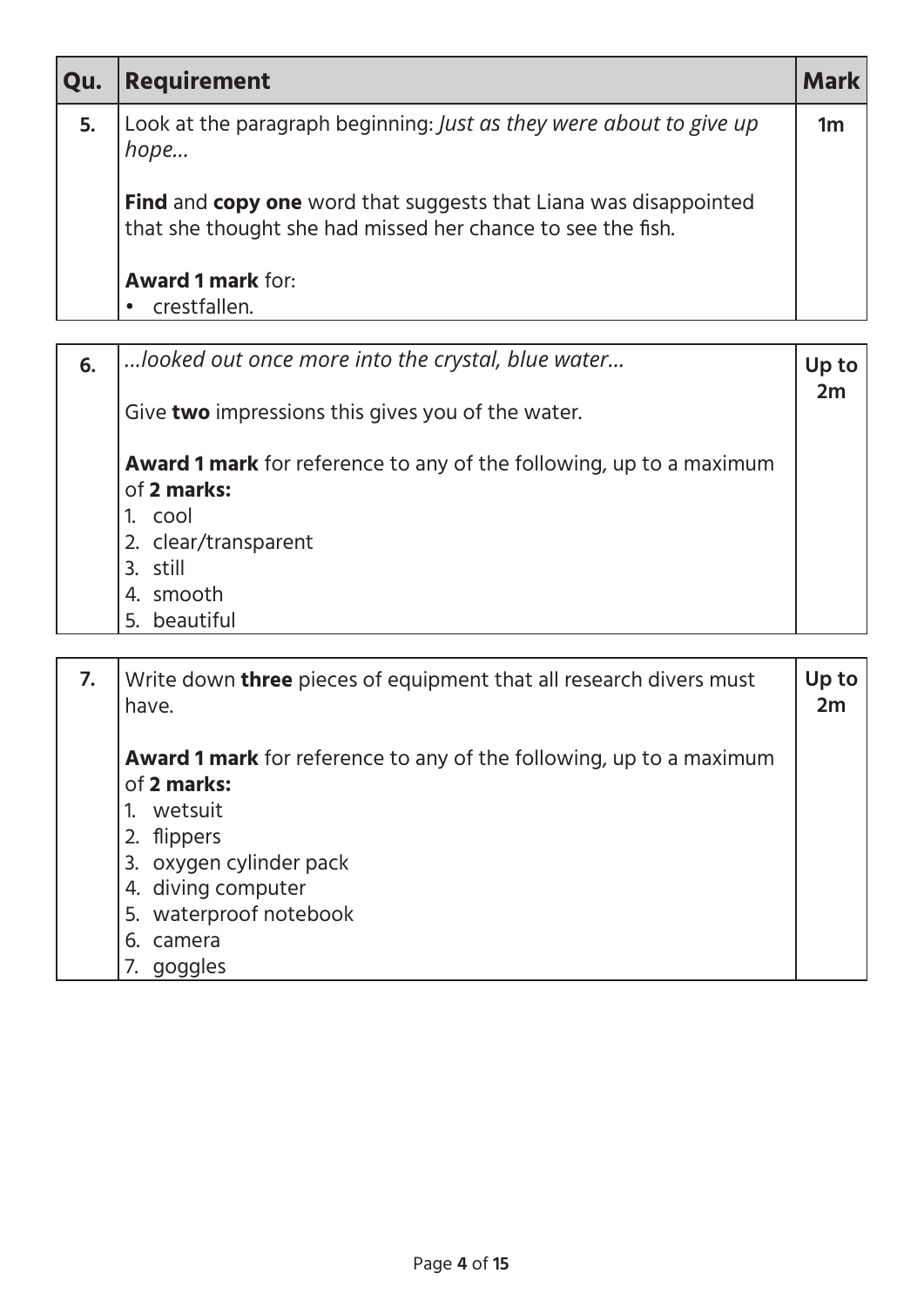| Qu. | <b>Requirement</b>                                                                                                                       |              |              | <b>Mark</b>    |
|-----|------------------------------------------------------------------------------------------------------------------------------------------|--------------|--------------|----------------|
| 8.  | Why did Liana barely dare to breathe when she spotted the fish?                                                                          |              |              |                |
|     | <b>Award 1 mark for:</b><br>So as not to frighten the fish off.                                                                          |              |              |                |
| 9.  | On page 6 what comparison does Aaron make?                                                                                               |              |              | 1 <sub>m</sub> |
|     | <b>Award 1 mark for:</b><br>Aaron compares the colour of the fish to the most extensive colour<br>$\bullet$<br>palette he has ever seen. |              |              |                |
| 10. | What amazed Aaron and Liana whilst they were taking measurements<br>and photographs of the fish?                                         |              |              |                |
|     | <b>Award 1 mark for:</b><br>The fish stayed still like it was waiting for them to finish.                                                |              |              |                |
| 11. | Using information from the text, tick one box in each row to show<br>whether each statement is <b>true</b> or <b>false</b> .             |              |              | Up to<br>2m    |
|     | <b>Award 1 mark for three correct or 2 marks for all four correct:</b>                                                                   |              |              |                |
|     |                                                                                                                                          | <b>True</b>  | <b>False</b> |                |
|     | The sea was hotter than Aaron and Liana<br>expected.                                                                                     |              | $\checkmark$ |                |
|     | The research divers counted over fifty fish.                                                                                             | $\checkmark$ |              |                |
|     | Aaron and Liana were able to document the<br>new fish.                                                                                   | $\sqrt{}$    |              |                |
|     | The fish had neon-yellow fins.                                                                                                           |              | $\checkmark$ |                |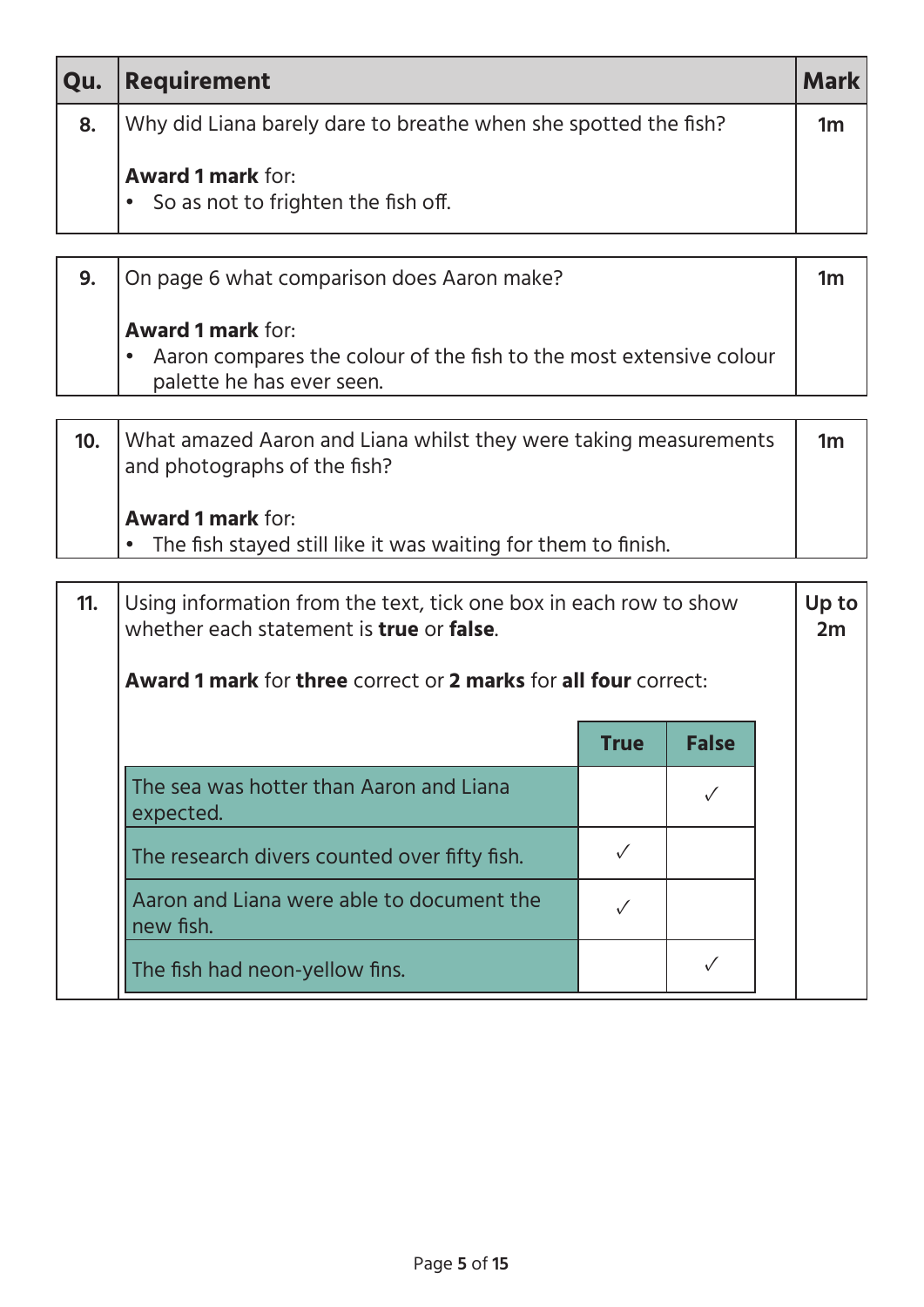# **Section 2: The Great Barrier Reef**

| Qu. | Requirement                           | <b>Mark</b> |
|-----|---------------------------------------|-------------|
| 12. | In what month is the spawning season? | 1m          |
|     | <b>Award 1 mark for:</b><br>November  |             |

| 13. | Look at the paragraph beginning: Described as "one of the greatest,<br>$\vert$ and most splendid natural treasures" | 1m |
|-----|---------------------------------------------------------------------------------------------------------------------|----|
|     | What is the size of the Great Barrier Reef compared to?                                                             |    |
|     | <b>Award 1 mark for:</b><br>About 70 million football fields                                                        |    |

| 14. | In what year was the Great Barrier Reef Marine Park created? |  |
|-----|--------------------------------------------------------------|--|
|     | <b>Award 1 mark</b> for:<br>1975                             |  |

| 15. | I Identify the simile used in the second paragraph.        |  |
|-----|------------------------------------------------------------|--|
|     | <b>Award 1 mark</b> for:<br>. Like an underwater snowstorm |  |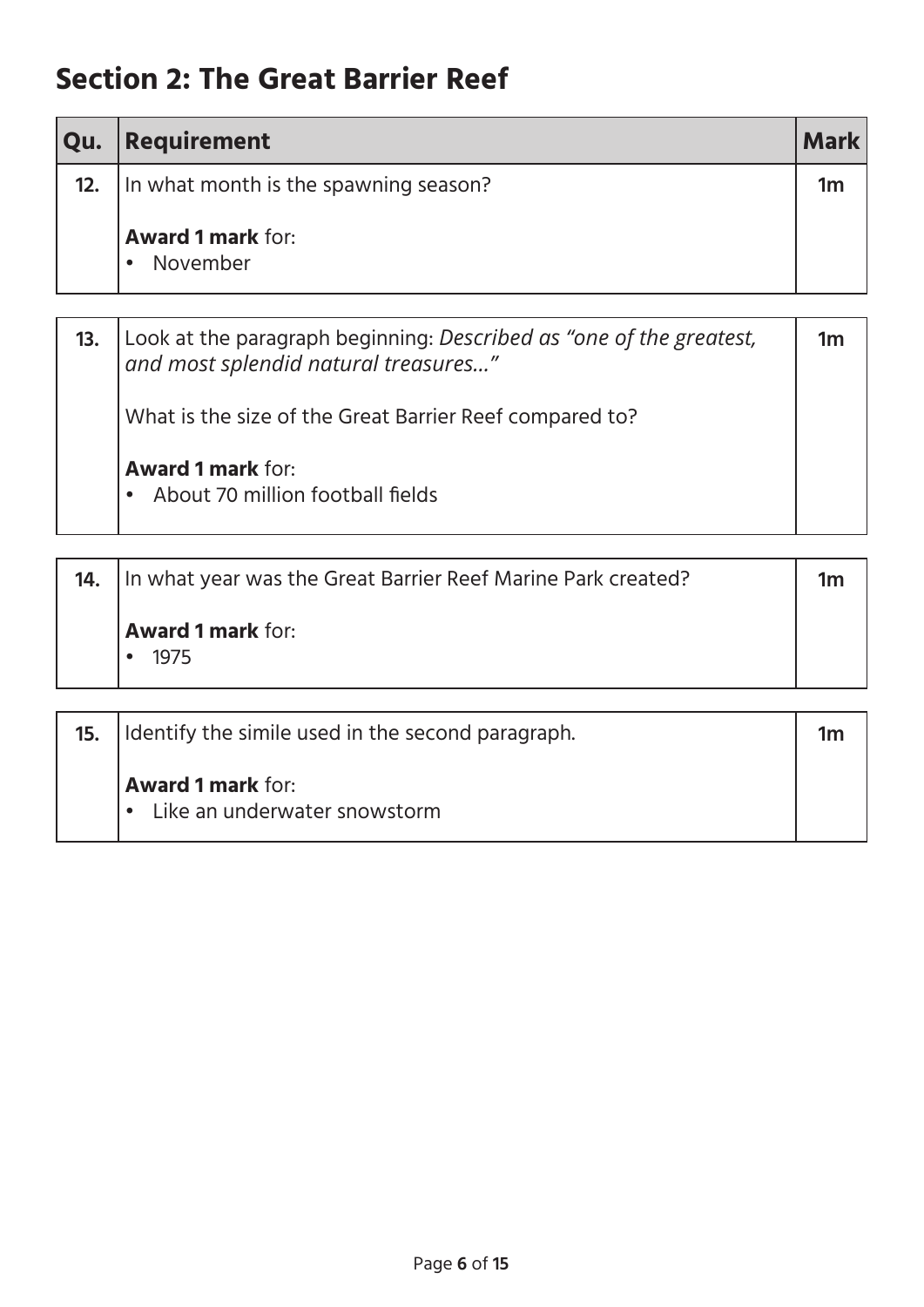| Qu. | Requirement                                                                | <b>Mark</b>    |
|-----|----------------------------------------------------------------------------|----------------|
| 16. | Write down four reasons why people visit the Great Barrier Reef.           | Up to<br>2m    |
|     | <b>Award 1 mark</b> for reference to any of the following, up to a maximum |                |
|     | of 2 marks:                                                                |                |
|     | day tours                                                                  |                |
|     | 2. overnight tours                                                         |                |
|     | 3. extended tours                                                          |                |
|     | 4. snorkelling                                                             |                |
|     | 5. scuba diving                                                            |                |
|     | 6. fishing                                                                 |                |
|     | 7. aircraft tours                                                          |                |
|     | 8. helicopter tours                                                        |                |
|     | 9. water sports                                                            |                |
|     | 10. whale watching                                                         |                |
|     | 11. swimming with the dolphins.                                            |                |
|     |                                                                            |                |
| 17. | Look at the paragraph beginning: Don't let the beauty of the reef fool     | 1 <sub>m</sub> |
|     | you                                                                        |                |
|     |                                                                            |                |

**Find** and **copy one** word from this paragraph that is closest in meaning to 'prowling'.

#### **Award 1 mark** for:

• lurking.

| 18. | What event caused stormy waters and crashing waves in March<br>2017? | 1 <sub>m</sub> |
|-----|----------------------------------------------------------------------|----------------|
|     | <b>Award 1 mark</b> for:<br>Cyclone Debbie.                          |                |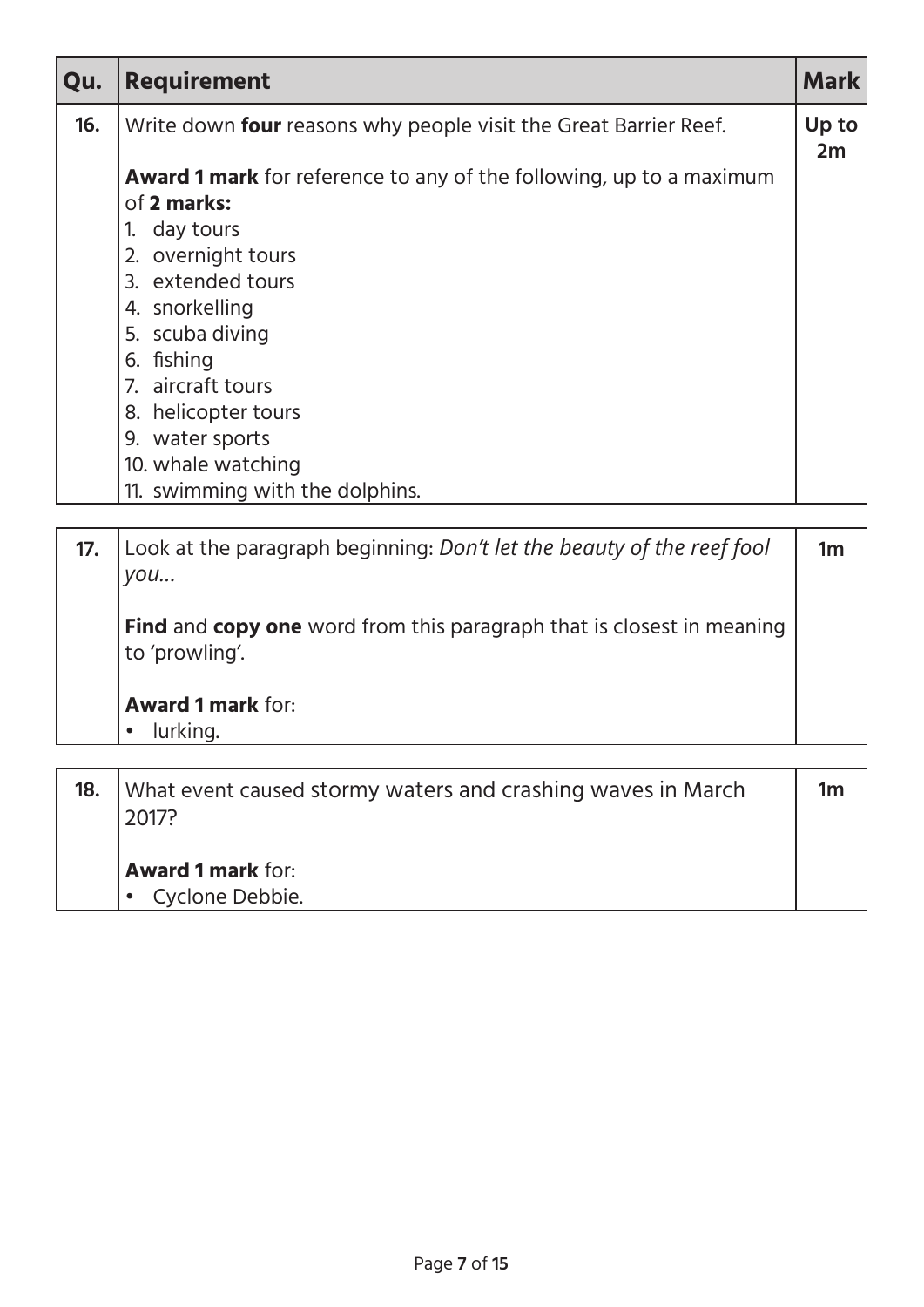| Qu. | <b>Requirement</b>                                                                                                           |             |              | <b>Mark</b> |
|-----|------------------------------------------------------------------------------------------------------------------------------|-------------|--------------|-------------|
| 19. | Using information from the text, tick one box in each row to show<br>whether each statement is <b>true</b> or <b>false</b> . |             |              | Up to<br>2m |
|     | <b>Award 1 mark for three correct or 2 marks for all four correct:</b>                                                       |             |              |             |
|     |                                                                                                                              | <b>True</b> | <b>False</b> |             |
|     | When parts of the reef die they never grow<br>back.                                                                          |             |              |             |
|     | The reef is so big that it is visible from space.                                                                            |             |              |             |
|     | 20% of the world's fish species are found on<br>the Great Barrier Reef.                                                      |             |              |             |
|     | Illegal fishing threatens the future of the reef.                                                                            |             |              |             |

| 20. | How does the growth and development of Queensland impact the<br><b>Great Barrier Reef?</b>                                                                                        | Up to<br>2m |
|-----|-----------------------------------------------------------------------------------------------------------------------------------------------------------------------------------|-------------|
|     | <b>Award 1 mark</b> for reference to any of the following, up to a maximum<br>of 2 marks:                                                                                         |             |
|     | Increase in sediment, nutrients and contaminants entering<br>coastal waters in run-off from increasing agricultural, industrial<br>and urban land uses.<br>2. Increase in litter. |             |
|     | 3. Increase in marine debris.                                                                                                                                                     |             |

| 21. | Explain the impact that human-induced climate change could have on<br>the reef?                          | Up to |
|-----|----------------------------------------------------------------------------------------------------------|-------|
|     | <b>Award 1 mark</b> for reference to any of the following, up to a maximum<br>of 2 marks:                |       |
|     | Increased frequences of severe weather events, such as cyclones<br>$\mathcal{L}$<br>like Cyclone Debbie. |       |
|     | 2. Rising sea temperatures                                                                               |       |
|     | 3. Ocean acidification                                                                                   |       |
|     | 4. Rising sea levels                                                                                     |       |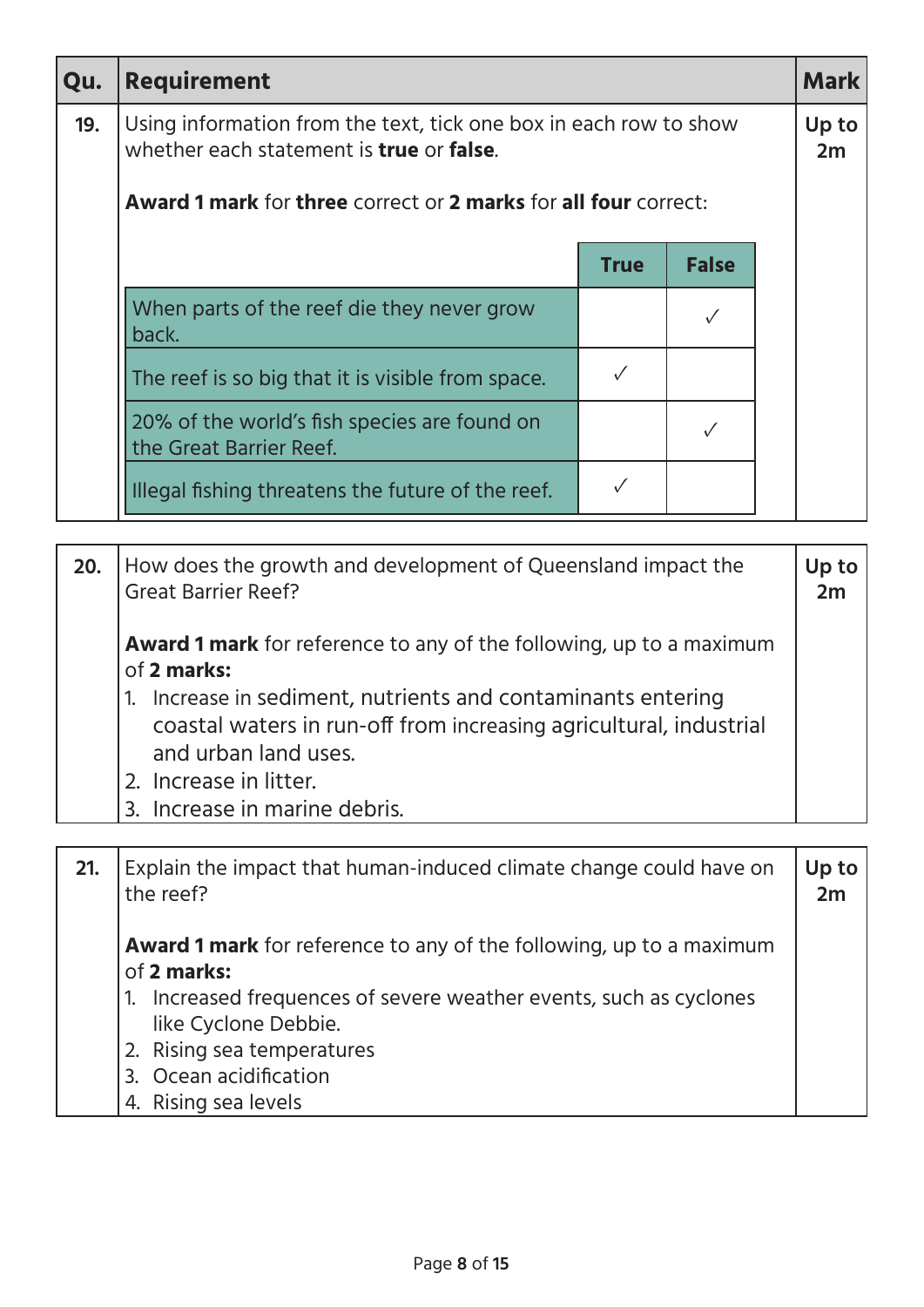| Qu. | <b>Requirement</b>                                                                                                                                                                | <b>Mark</b>    |
|-----|-----------------------------------------------------------------------------------------------------------------------------------------------------------------------------------|----------------|
| 22. | What advice does the article give for avoiding the hazards out on the<br>reef?                                                                                                    | 1 <sub>m</sub> |
|     | <b>Award 1 mark</b> for answers referring to any of the following:<br>Don't touch.<br>Take great care.<br>2.<br>3. Ensure you are knowledgeable.<br>4. Make sure you are skilled. |                |
| 23. | Look in the section 'Major threats to the reef'.                                                                                                                                  | 1m             |
|     | <b>Find and copy one</b> word that means 'biological communities of                                                                                                               |                |

interacting organisms and their physical environment'.

**Award 1 mark** for:

• ecosystems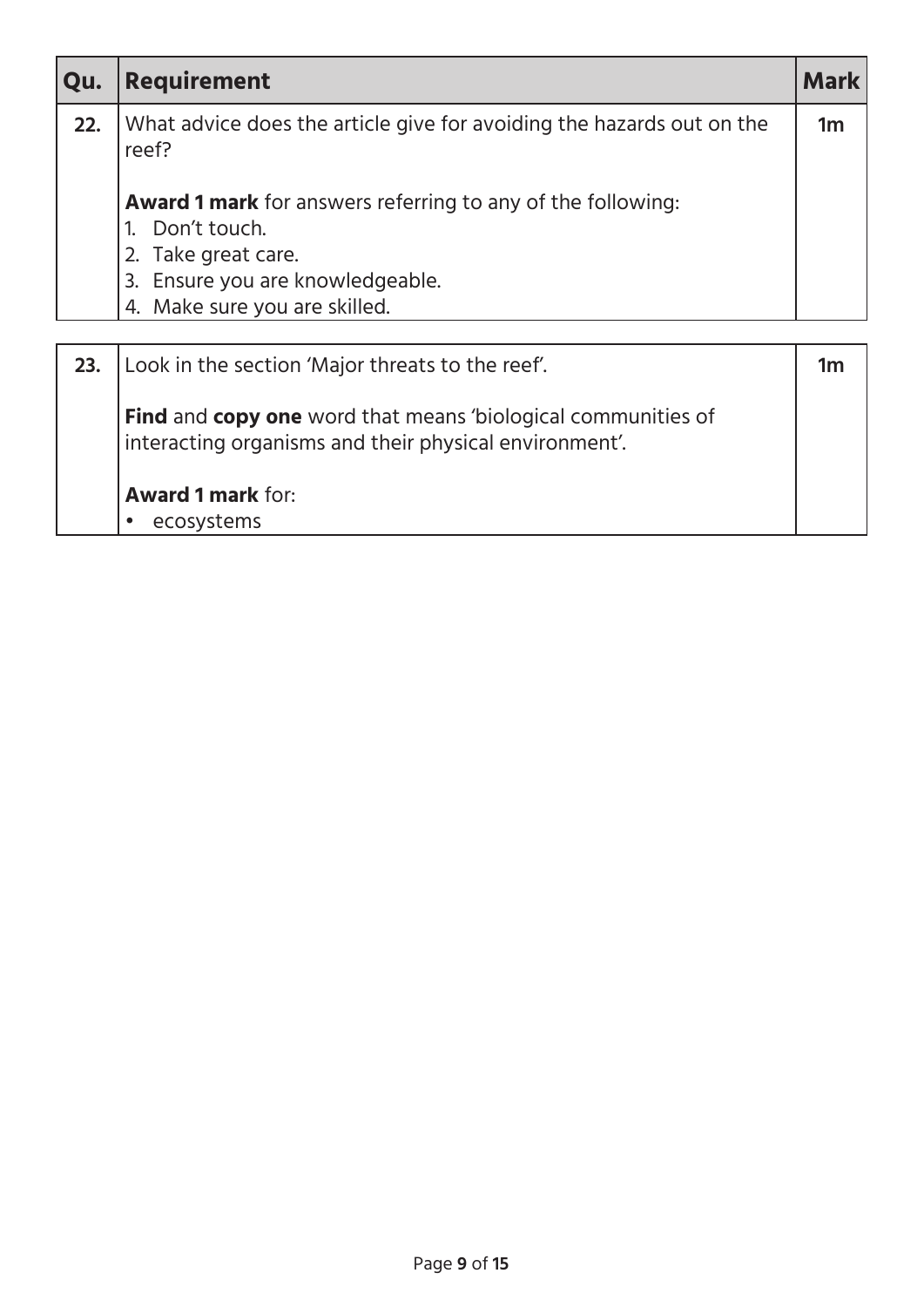# **Section 3: Run for Cover!**

| Qu. | <b>Requirement</b>                                          | <b>Mark</b> |
|-----|-------------------------------------------------------------|-------------|
| 24. | How do we know that the siren on the television was loud?   | 1m          |
|     | <b>Award 1 mark for:</b><br>It woke Joel from a deep sleep. |             |

| 25. | How does Joel feel after hearing the cyclone warning announcement<br>and why?                                                                                                                                   | Up to<br>2m |
|-----|-----------------------------------------------------------------------------------------------------------------------------------------------------------------------------------------------------------------|-------------|
|     | <b>Award 1 mark</b> for how he feels <b>AND 1 mark</b> for why he feels like that<br>Joel feels scared.<br>$\bullet$<br>He was too young to remember the last cyclone.<br>The siren sounded scary.<br>$\bullet$ |             |

| 26a. | Imagine you are writing an information leaflet on preparing for<br>cyclones.                                         | 1m |
|------|----------------------------------------------------------------------------------------------------------------------|----|
|      | Name two things people will need with them during the cyclone.                                                       |    |
|      | Award 1 mark for answers referring to any of the following:<br>Emergency survival kit<br>Battery-powered radio<br>2. |    |
|      | 3. Food<br>Water                                                                                                     |    |

| 26b. | Name three things people will need to do to prepare their house for<br>the cyclone. | Up to |
|------|-------------------------------------------------------------------------------------|-------|
|      | <b>Award 1 mark</b> for reference to any of the following, up to a maximum          |       |
|      | of 2 marks:                                                                         |       |
|      | Fill up the bath with water.<br>1.                                                  |       |
|      | Move garden furniture and toys inside.<br>2.                                        |       |
|      | 3. Check that your emergency survival kit is complete.                              |       |
|      | 4. Fill up all your buckets with water.                                             |       |
|      | 5. Unplug your appliances.                                                          |       |
|      | 6. Shut all the shutters on your windows.                                           |       |
|      | 7. Check in with your neighbours to ensure they have heard the                      |       |
|      | cyclone warning.                                                                    |       |
|      | 8. Make a shelter for your family.                                                  |       |
|      | 9. Turn off the gas, electricity and water.                                         |       |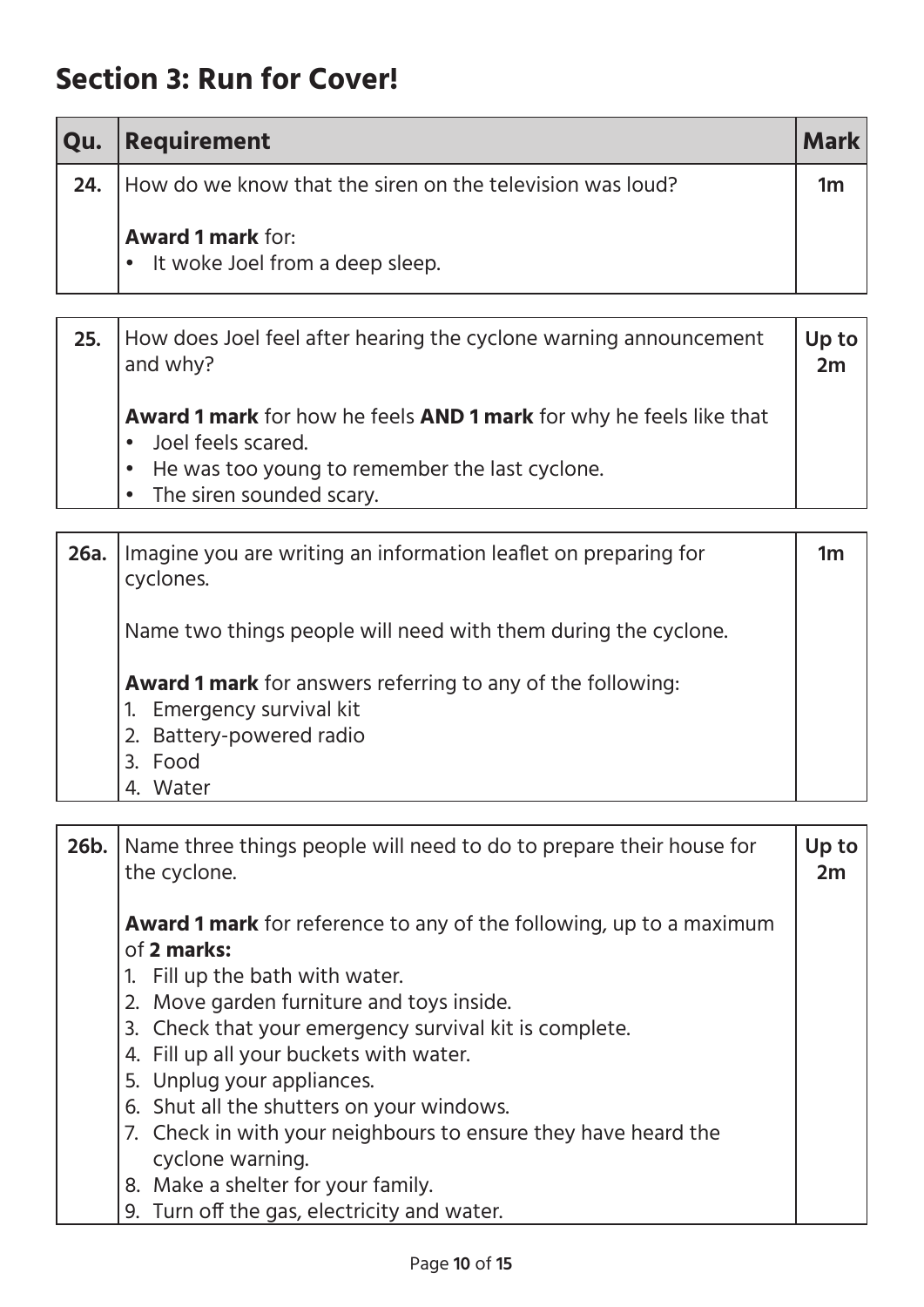| Qu. | <b>Requirement</b>                                                                                                    | <b>Mark</b>    |
|-----|-----------------------------------------------------------------------------------------------------------------------|----------------|
| 27. | How did Keith and Joanne try and distract Joel during the cyclone?                                                    |                |
|     | <b>Award 1 mark for:</b><br>Made up silly stories and played games.                                                   |                |
|     |                                                                                                                       |                |
| 28. | Whilst Keith, Joanne and Joel were hiding in their shelter, what damage<br>could they hear being done to their house? | 1 <sub>m</sub> |

### **Award 1 mark** for:

• The roof tiles were ripped off.

| 29. | Look at the paragraph beginning: Sensing that Joel was frightened                                          | Up to |
|-----|------------------------------------------------------------------------------------------------------------|-------|
|     | List the three onomatopoeic words used in the paragraph.                                                   |       |
|     | Award 1 mark for three correct or 2 marks for all four correct:<br>howl<br>clang<br>3. snarl<br>yelp<br>4. |       |

| 30. | the torrential rain bouncing off the pavements like buckets of golf<br>$^\dagger$ balls had been dropped from the sky. |  |
|-----|------------------------------------------------------------------------------------------------------------------------|--|
|     | Identify which literary technique is being used here.                                                                  |  |
|     | <b>Award 1 mark for:</b><br>simile.                                                                                    |  |

| 31. | How long did the cyclone last?                 |  |
|-----|------------------------------------------------|--|
|     | <b>Award 1 mark</b> for:<br>About three hours. |  |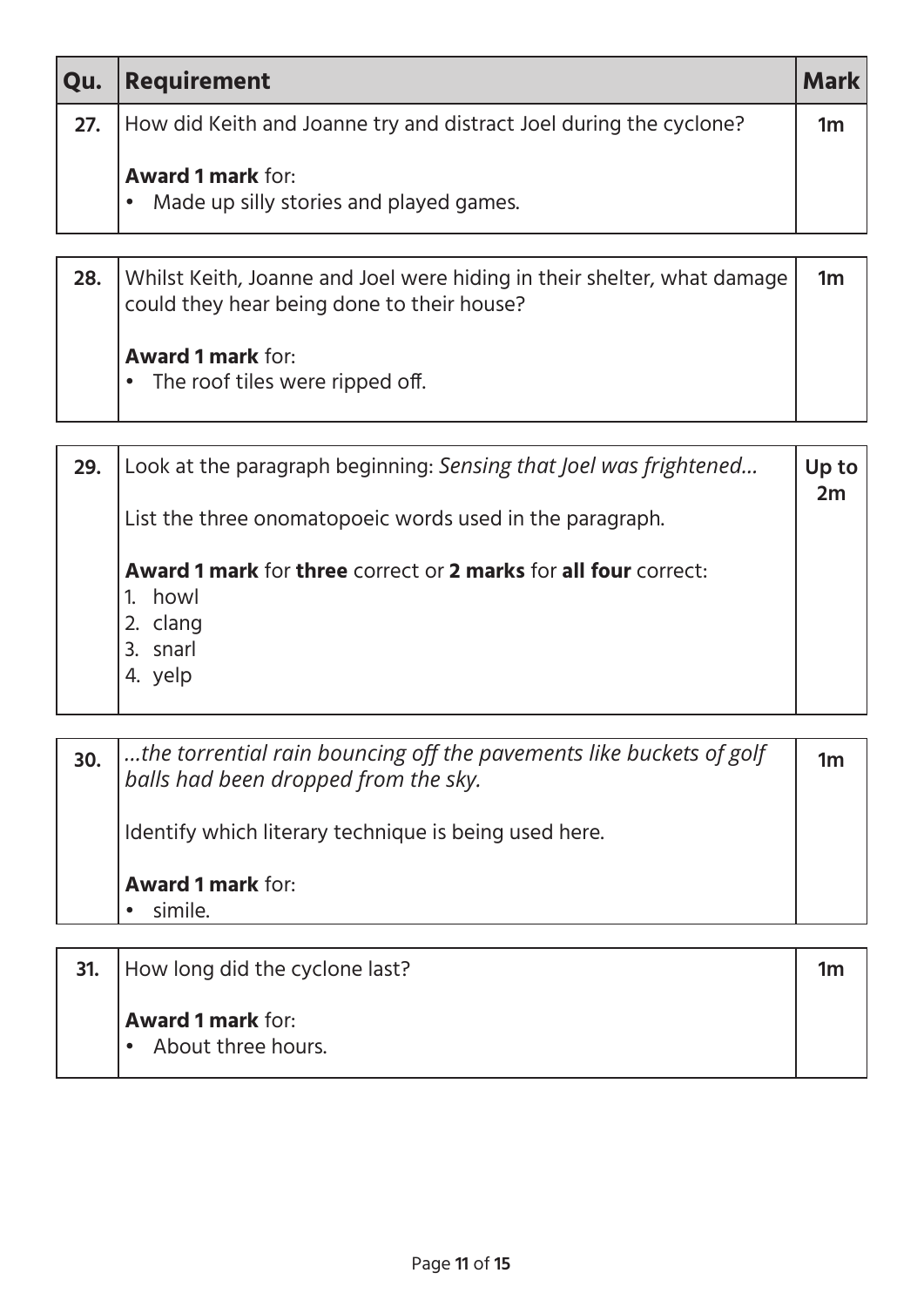| Qu. | <b>Requirement</b>                                                                                                           |             |              |  | <b>Mark</b> |
|-----|------------------------------------------------------------------------------------------------------------------------------|-------------|--------------|--|-------------|
| 32. | Using information from the text, tick one box in each row to show<br>whether each statement is <b>true</b> or <b>false</b> . |             |              |  | Up to<br>2m |
|     | <b>Award 1 mark for three correct or 2 marks for all four correct:</b>                                                       |             |              |  |             |
|     |                                                                                                                              | <b>True</b> | <b>False</b> |  |             |
|     | The cyclone travelled from inland to the ocean.                                                                              |             |              |  |             |
|     | Once the cyclone had passed over, they were<br>allowed to go outside.                                                        |             |              |  |             |
|     | During the cyclone the wind was fierce and the<br>rain was heavy.                                                            |             |              |  |             |
|     | It was a Category 4 cyclone.                                                                                                 |             |              |  |             |
|     | the frightened velp of the neighbour's dogs.                                                                                 |             |              |  |             |

| 33. | the frightened yelp of the neighbour's dogs.                                                                                                                                                |  |
|-----|---------------------------------------------------------------------------------------------------------------------------------------------------------------------------------------------|--|
|     | Why were the neighbour's dogs frightened?                                                                                                                                                   |  |
|     | <b>Award 1 mark</b> for answers referring to any of the following:<br>1. The rain and wind of the cyclone was loud.<br>2. The noise of the roof tiles and dustbins flying around was scary. |  |

| 34. | Look at the paragraph beginning: After what felt like a lifetime       | 1 <sub>m</sub> |
|-----|------------------------------------------------------------------------|----------------|
|     | Find and copy one word that means 'harsh, unforgiving and persistent'. |                |
|     | <b>Award 1 mark for:</b><br><b>relentless</b>                          |                |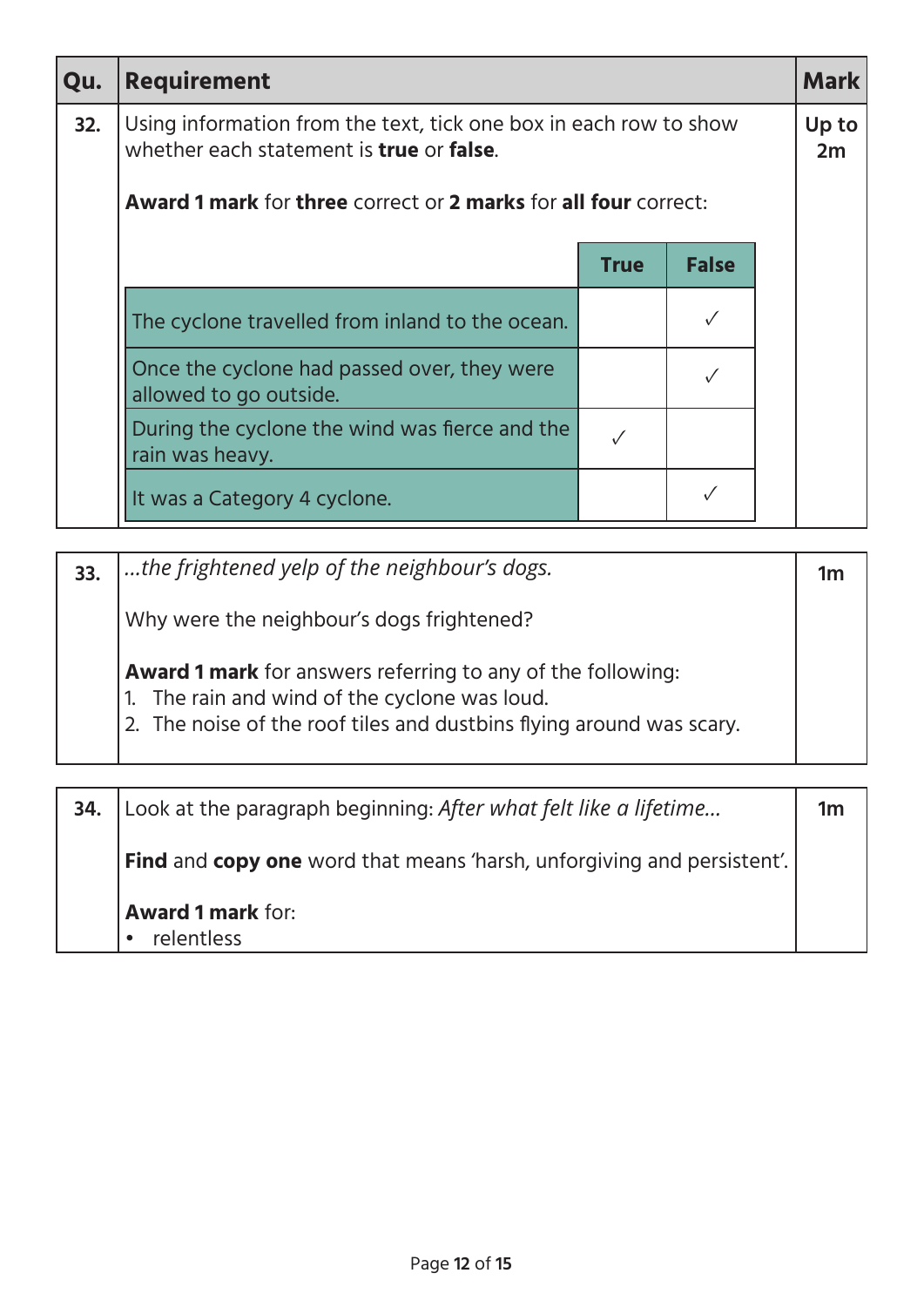| Qu. | <b>Requirement</b>                                                                                                                                                                                                                                                                                                                                                                                                                                                                                                                                                                                                                                                                                   | <b>Mark</b> |
|-----|------------------------------------------------------------------------------------------------------------------------------------------------------------------------------------------------------------------------------------------------------------------------------------------------------------------------------------------------------------------------------------------------------------------------------------------------------------------------------------------------------------------------------------------------------------------------------------------------------------------------------------------------------------------------------------------------------|-------------|
| 35. | What does this story tell us about Keith's character?                                                                                                                                                                                                                                                                                                                                                                                                                                                                                                                                                                                                                                                | Up to<br>3m |
|     | Explain two features of his character, using evidence from the text to<br>support your answer.                                                                                                                                                                                                                                                                                                                                                                                                                                                                                                                                                                                                       |             |
|     | <b>Acceptable points:</b><br>1. level-headed/calm<br>2. knowledgeable<br>3. caring/kind<br>4. funny                                                                                                                                                                                                                                                                                                                                                                                                                                                                                                                                                                                                  |             |
|     | <b>Award 3 marks</b> for two acceptable points, at least one with evidence.<br>Award 2 marks for either two acceptable points, or one acceptable<br>point with evidence.<br>Award 1 mark for one acceptable point.                                                                                                                                                                                                                                                                                                                                                                                                                                                                                   |             |
|     | <b>Evidence:</b><br>Keith is level-headed because whilst Joel is panicking and Joanne<br>$\bullet$<br>is shocked by the news of the cyclone, Keith knows that they must<br>start working to prepare the house and gives Joel and Joanne jobs<br>to do.<br>Keith is knowledgeable because he knows what must be done in<br>$\bullet$<br>the event of a cyclone.<br>Keith is caring because he goes and checks on Mr and Mrs Jones to<br>$\bullet$<br>check that they were alright and had heard the warning.<br>Keith is kind because he tries to take Joel's mind off the cyclone.<br>$\bullet$<br>Keith is funny because he told silly stories to take Joel's mind off the<br>$\bullet$<br>cyclone. |             |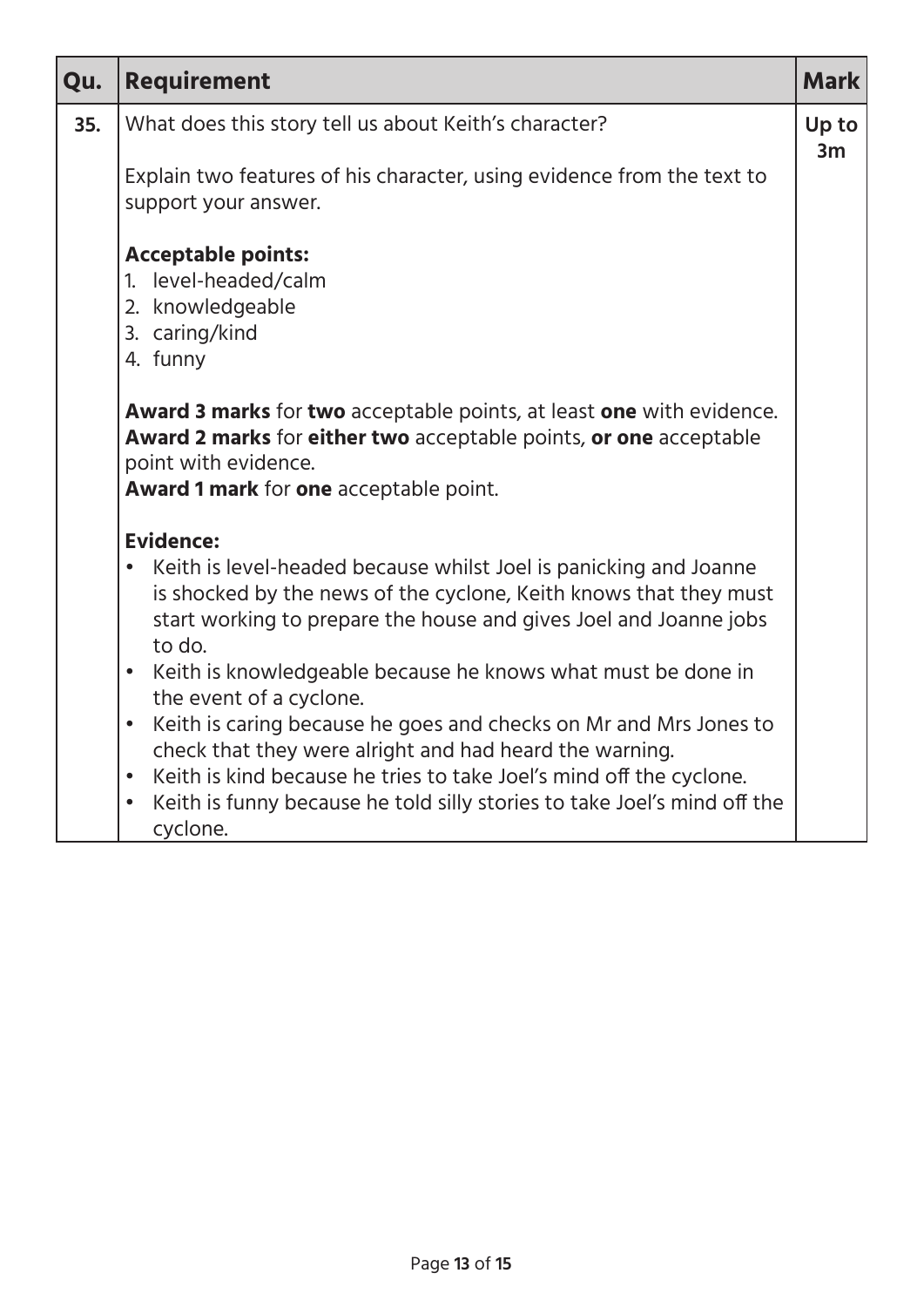#### **[BLANK PAGE]**

This page is intentionally blank.